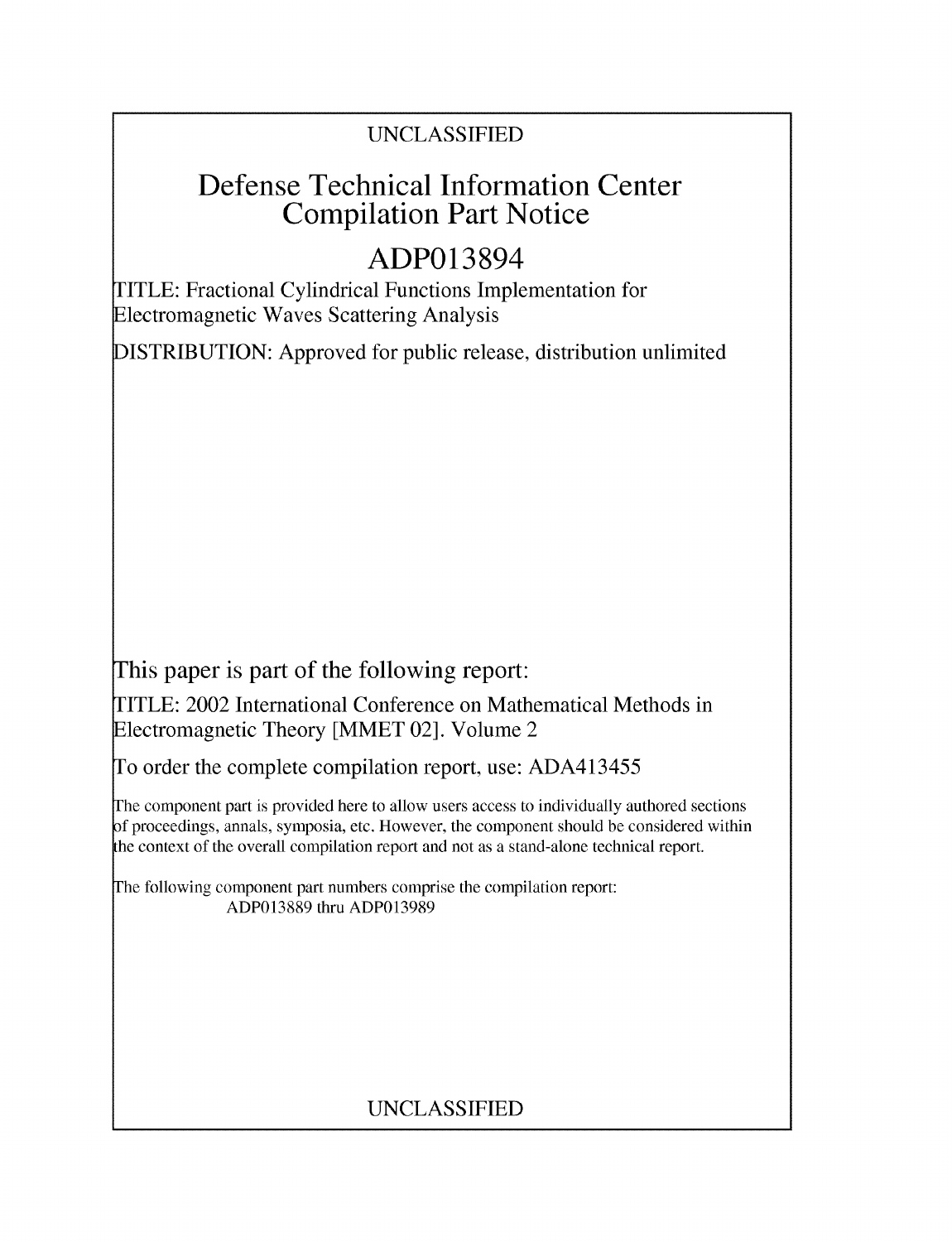### FRACTIONAL CYLINDRICAL **FUNCTIONS IMPLEMENTATION** FOR **ELECTROMAGNETIC** WAVES **SCATTERING ANALYSIS**

D.V. Golovin, D.O. Batrakov.

Kharkov National University, Ukraine Dmitry.O.Batrakov@univer.kharkov.ua

#### ABSTRACT

An extension of a boundary integral method without using Green's function for solving electromagnetic boundary-value problems in layered media is presented. The generalization of the previous applications of that method to the case under consideration is achieved by using firactional cylindrical functions as the testing functions, which account for spatial inhomogeneity of the ambient medium. To illustrate advantages of such approach. numerical analyses are presented for 2D scattering problem involving penetrable cylinder of elliptical cross-section shape.

#### **INTRODUCTION**

Employment of fractional cylindrical functions for analysis of electromagnetic wave scattering in the presence of bodies with coordinate surfaces was offered in [1,2]. But in our opinion, such functions can be used to solve many others problems of modern electromagnetic theory. Therefore., the attempt of expanding implementation area of such functions was undertaken. Two-dimensional scattering problem for homogeneous cylinders of arbitrary cross-section shape embedded in a plane layer is considered.

#### PROBLEM **STATEMENT AND BASIC EQUATIONS**

Let suppose that as it shown in Fig.1 a permeable cylinder of arbitrary cross section  $S_n$ is situated in one layer of the three-layer structure. Introduce a coordinate system XYZ and suppose, that the impress sources f of monochromatic  $(\sim e^{i\omega t})$  wave and layers boundaries belongs to surrounding domain  $S<sub>e</sub>$ . Cylinder formative is parallel to axis OX. The medium inside inclusion is described by material parameter  $\varepsilon_n(\vec{r})$  and



Fig. **1.** Geometry of the problem.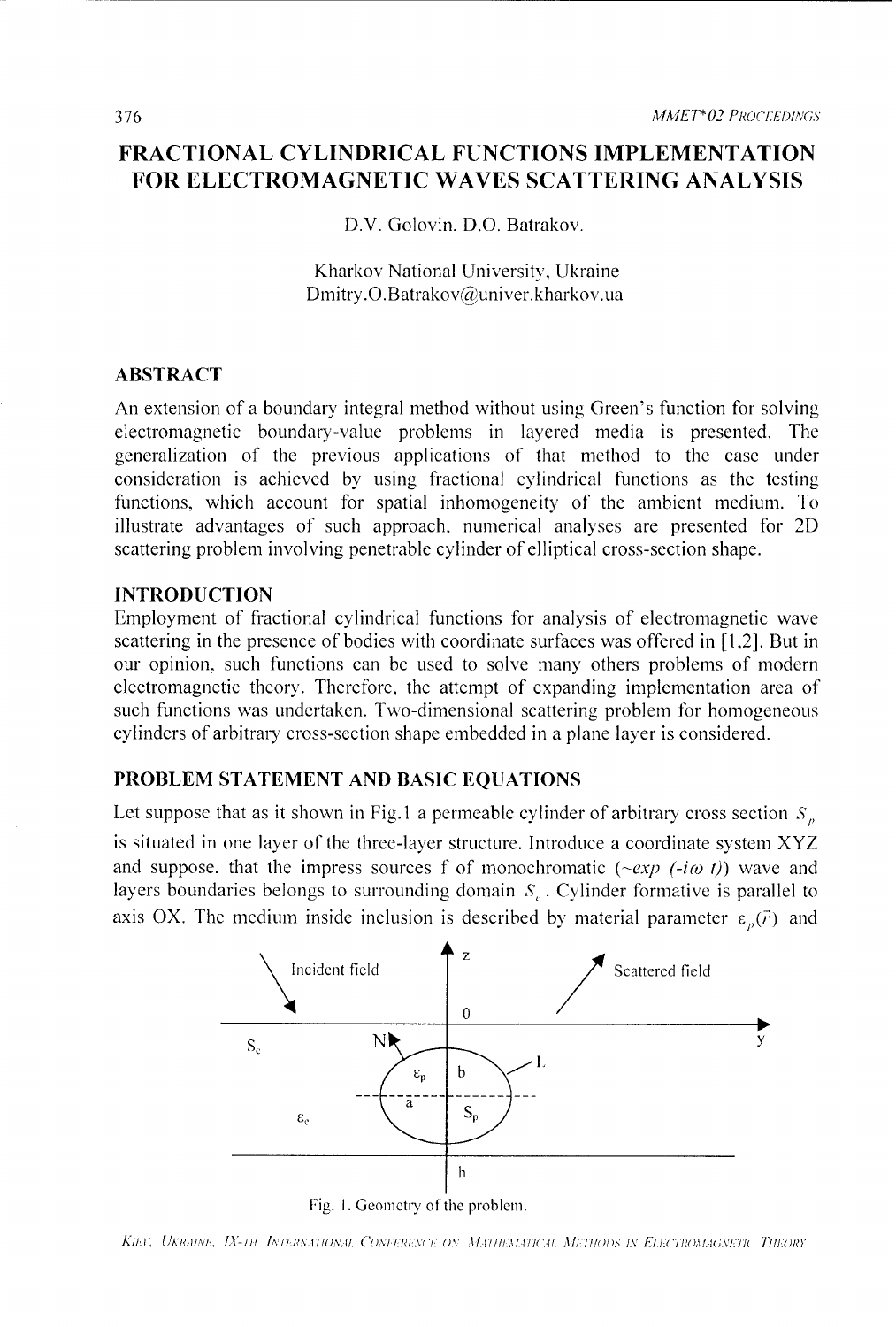#### *MMET\* 02 PROCEEDINGS* 377

wave number  $k_p(\vec{r})$ , and outside of inclusion -  $\varepsilon_e(\vec{r})$  and  $k(\vec{r})$  correspondingly. Fields amplitudes outside and inside of inclusion satisfies to such equations:

$$
\left[\varepsilon(\vec{r})\nabla_{\perp} \cdot \frac{1}{\varepsilon(\vec{r})}\nabla_{\perp} + k^2(\vec{r})\right] \begin{pmatrix} u_e(\vec{r}) \\ u_p(\vec{r}) \end{pmatrix} = \begin{cases} \varepsilon(\vec{r}) \cdot f(\vec{r}), \ (\vec{r} \in S_e) \\ 0, \quad (\vec{r} \in S_p) \end{cases}
$$
 (1)

(where  $\vec{r} = (0, x, y), \nabla_1 = \left(0, \frac{\partial}{\partial y}, \frac{\partial}{\partial z}\right), f(\vec{r})$ -source density), and to boundary conditions:

$$
\mathbf{u}_{e} = \mathbf{u}_{p} \, ; \, \frac{1}{\varepsilon} \frac{\partial \mathbf{u}_{e}}{\partial \mathbf{N}} = \frac{1}{\varepsilon_{p}} \frac{\partial \mathbf{u}_{p}}{\partial \mathbf{N}} \, ; \, (\vec{r} \in \mathbf{L}) \, . \tag{2}
$$

They also satisfy continuity conditions for functions  $u_e$ ,  $1/\varepsilon$ ,  $\partial u_e/\partial N$ ,  $u_p$ ,  $1/\varepsilon$ ,  $\partial u_p/\partial N$  on structural boundaries in  $S_e$ ,  $S_p$  and  $u_e$ , and satisfies radiation condition when  $r \to +\infty$ .  $\vec{N}$  - normal to L - contour of the scatterer, directed to S<sub>e</sub>. In the case of excitation by vertically polarized wave  $(\vec{H} = \{H_x, 0, 0\}, \vec{E} = \{0, E_y, E_z\})$ , it is suitable to choose an x- components of magnetic field vectors as a functions  $u_e$ ,  $u_p$ . As a result of manipulations described in [3], one can obtain following formulae for the scattered field:

$$
u_{sc} = \int_{L} \frac{1}{\varepsilon(\vec{r}'_{L})} \left[ G(\vec{r}, \vec{r}'_{L}) \frac{\partial u_{e}(\vec{r}'_{L})}{\partial N'} - u_{e}(\vec{r}'_{L}) \frac{\partial G(\vec{r}, \vec{r}'_{L})}{\partial N'} \right] dL'; \left( \vec{r} \in S_{e} \right), \tag{4}
$$

where  $G(\vec{r}, \vec{r}')$ - Green's function of a regular problem. We'll represent an unknown functions  $u_e$  and  $\partial u_e/\partial N$  as an expansions in terms of functions  $\xi_a$  and  $\partial \xi_a/\partial N$ :

$$
u_e(\vec{r}) = \sum_{\sigma} \alpha_{\sigma} \xi_{\sigma}(\vec{r}); \ \partial u_e(\vec{r}) / \partial N = \sum_{\sigma} \beta_{\sigma} \partial \xi_{\sigma}(\vec{r}) / \partial N. \tag{6}
$$

Unlike previous papers, we'll choose the function  $\xi_{\sigma}(\vec{r})$  in a following way:

$$
\xi_{\sigma}(\vec{r}) = \begin{cases} f_m(r) \cos(m\varphi) & \sigma = (m, e), m = 0, 1, 2, ... \\ f_m(r) \sin(m\varphi) & \sigma = (m, o), m = 1, 2, ... \end{cases}
$$
 (8)

where  $f_m(r) = J_{m+1}(r)/J_m(r)$ ,  $J_m(r)$  - Bessel functions of order m. We'll compute the wave functions using the fractional cylindrical ones, as it was shown in [3].

A possibility of fractional cylindrical functions application to the considered problem justified by presence of cylindrical inclusion with sufficiently smooth contour of crosssection. Unlike the results obtained in [2], the discussed problem is complicated by presence of dielectric layer and cylinder with sufficiently arbitrary cross-section.

#### **DESCRIPTION** OF **NUMERICAL** ALGORITHM **AND ANALYSIS** OF **OBTAINED RESULTS**

In this section some numerical results based both on the analytical techniques developed in previous papers and a new algorithm for evaluating scattering diagrams by means of fractional cylindrical functions are presented. The goal of numerical experiments was to determine effectiveness of the proposed approach. Computations performed for dielectric elliptic cylinders, immersed in homogeneous dielectric layer. They show that for cylinders with transversal dimensions less than wavelength application of fractional

KIEV, UKRAINE, IX-TH INTERNATIONAL CONFERENCE ON MATHEMATICAL METHODS IN ELECTROMAGNETIC THEORY